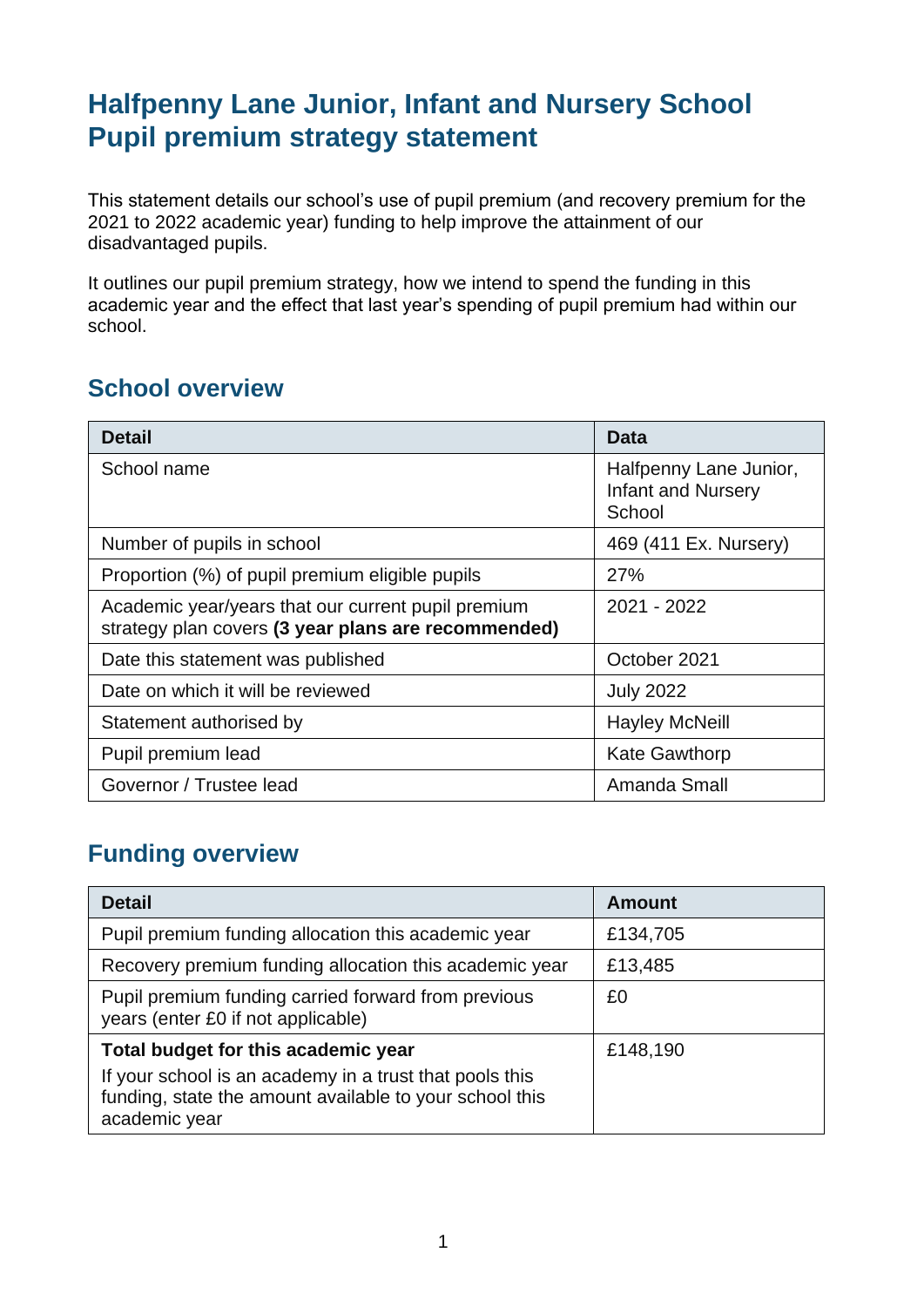# **Part A: Pupil premium strategy plan**

## **Statement of intent**

*You may want to include information on:*

• *How does your current pupil premium strategy plan work towards achieving those objectives?*

At Halfpenny Lane, we strive to ensure that all of our pupils, regardless of the barriers they face, become successful leaners, achieve their potential and are able to contribute to the wider life of the school. A large proportion of pupils who attend Halfpenny Lane come from a back ground of social disadvantage, therefore the strategic decision by school leaders has been made, to adopt a whole school approach to ensure that all pupils receive a consistent learning experience. We live and breathe our Trust guiding principles which detail 'Achievement without excuses' and Students Come First'. When making decisions about using Pupil Premium funding, it is important to consider the context of the school and the subsequent challenges faced alongside research conducted by the Education Endowment Foundation. Common barriers to learning for disadvantaged children can be: less support at home, weak language and communication skills, lack of confidence, more frequent behaviour difficulties, attendance and punctuality issues as well as the need for external agency support, for example, safeguarding. These factors add to the complexity of each child and their family situations that prevent children from flourishing. The challenges are varied and there is no "one size fits all". We will ensure that all teaching staff are involved in the analysis of data and identification of pupils, so that they are fully aware of strengths and weaknesses across the school and how we will ensure that all children succeed.

#### **Key Principles of our Pupil Premium Plan**

At Halfpenny Lane we want to ensure that:

- Teaching and learning opportunities meet the needs of all the pupils so that they achieve well and at least meet expected outcomes in reading, writing and mathematics.
- Appropriate provision and resources are made available for pupils who belong to vulnerable groups, so that barriers are removed to allow a secure and successful learning environment.
- Pupil premium funding will be allocated following a 'needs analysis' which will identify priority classes, groups or individuals and address issues sensitively.
- The need of pupils may develop or change over time, and because of this, we need to allow scope for support when required. This may be to support families who are newly registered or who face an unpredicted change of circumstances.
- Our plan provides an effective allocation of funding so that disadvantaged pupils receive enriched, broad and exciting experiences that enhance the curriculum (both in and out of the classroom) and develop pupils' cultural capital.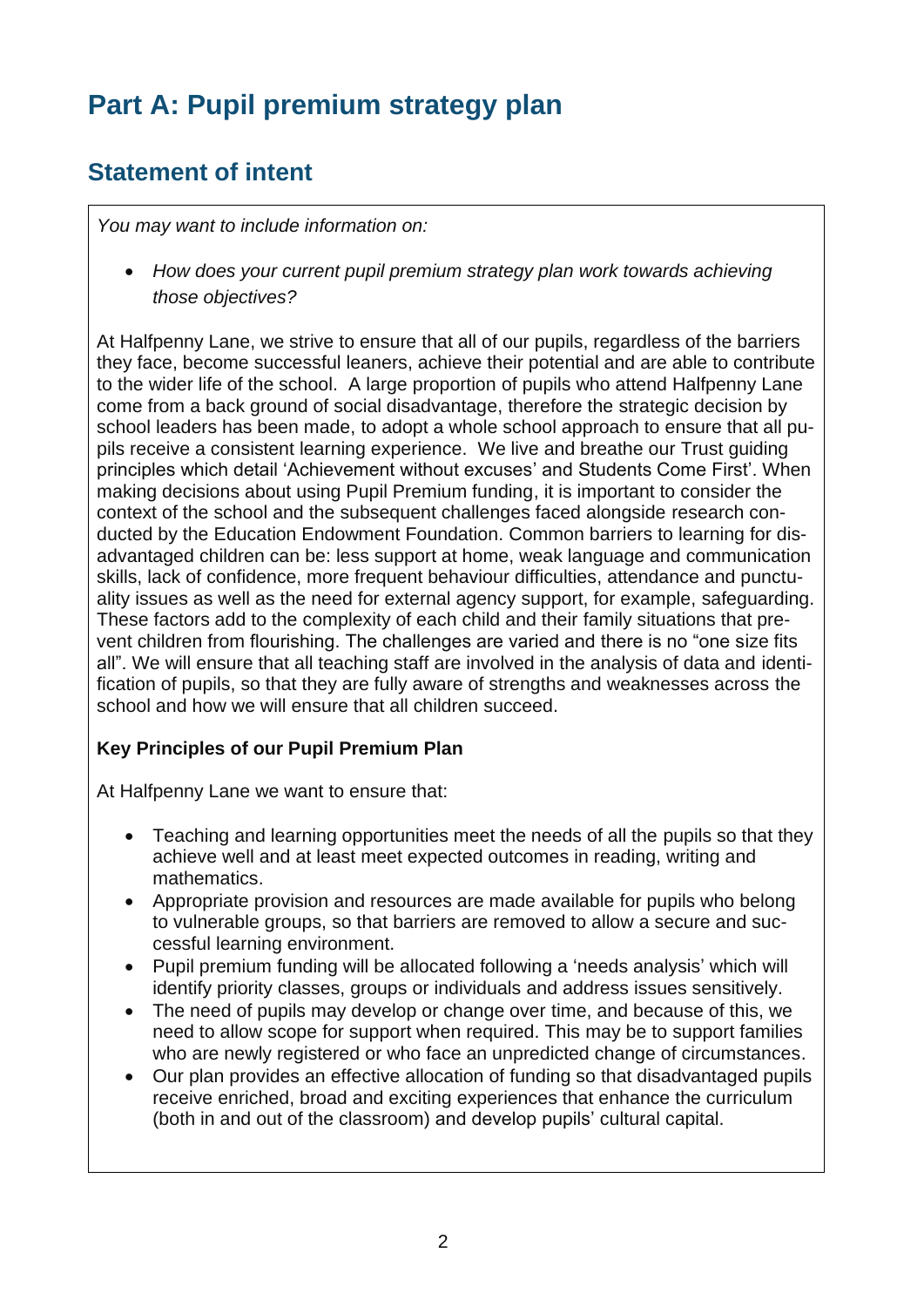## **Challenges**

This details the key challenges to achievement that we have identified among our disadvantaged pupils.

| <b>Challenge</b><br>number | <b>Detail of challenge</b>                                                                                                                                                                                                                                                     |
|----------------------------|--------------------------------------------------------------------------------------------------------------------------------------------------------------------------------------------------------------------------------------------------------------------------------|
| 1                          | A large proportion of children who enter our EYFS provision display weak<br>language and communication skills.                                                                                                                                                                 |
|                            | Our assessments, discussions and observations show underdeveloped oral<br>language and vocabulary gaps for some disadvantaged pupils, from EYFS and<br>through school to KS2.                                                                                                  |
| 2                          | A considerable amount of our children come from households that do not have<br>access to high-quality reading materials that can support the development of<br>early reading. A number of parents are illiterate or not skilled to support<br>children with their learning.    |
| 3                          | Lower attendance and those recorded at persistent absence.                                                                                                                                                                                                                     |
|                            | Our analysis shows some disadvantaged pupils and families need additional<br>support to secure and sustain better punctuality and attendance.                                                                                                                                  |
|                            | At present, 19% of our PP children are in danger of falling into the 'persistent<br>absenteeism' category. Our in-school attendance for our Pupil Premium cohort<br>was 93.6% for the academic year 2020-2021.                                                                 |
| 4                          | Social deprivation, financial, mental health and social care involvement.                                                                                                                                                                                                      |
|                            | Our assessments, discussions and observations have identified social and<br>emotional / self-confidence issues for some disadvantaged pupils.                                                                                                                                  |
|                            | Within our school, over 40 pupils are identified as needing additional support<br>with social emotional needs and are receiving 1:1 or small group interventions<br>with the Pastoral team. Since the pandemic, teacher referrals for pupil pastoral<br>support has increased. |

#### **Intended outcomes**

This explains the outcomes we are aiming for **by the end of our current strategy plan**, and how we will measure whether they have been achieved.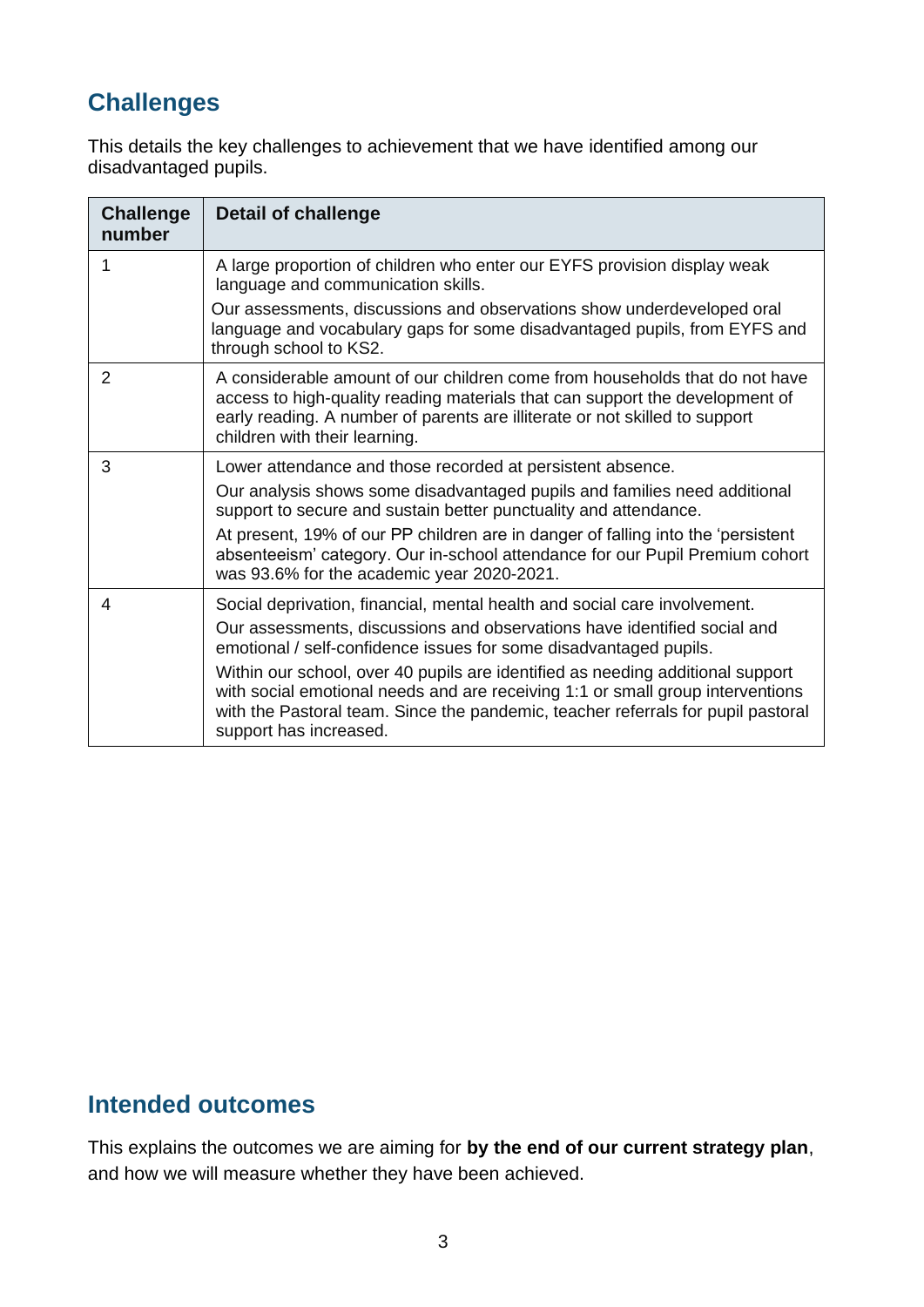| <b>Intended outcome</b>                                                                                                                                                                            | <b>Success criteria</b>                                                                                                                                                                                                                                                                                                                                                                                                                       |  |  |
|----------------------------------------------------------------------------------------------------------------------------------------------------------------------------------------------------|-----------------------------------------------------------------------------------------------------------------------------------------------------------------------------------------------------------------------------------------------------------------------------------------------------------------------------------------------------------------------------------------------------------------------------------------------|--|--|
| <b>Priority 1</b><br>Improvement in speech and language develop-<br>ment of disadvantaged pupils and data tracking<br>indicates an upward trend in pupil's communi-<br>cation and language skills. | EYFS tracking shows an upward<br>$\bullet$<br>trend<br>Phonics outcomes achieved are at<br>$\bullet$<br>least in line with national data<br>Speech and language targets met by<br>$\bullet$<br>individual pupils                                                                                                                                                                                                                              |  |  |
| <b>Priority 2</b><br>Improvement in progress in reading, writing and<br>mathematics.<br>For attainment in writing to be inline with read-<br>ing and maths across both key stages in<br>school.    | To achieve national average<br>$\bullet$<br>progress scores in reading, writing<br>and maths at the end of Key Stage 1<br>To achieve national average<br>$\bullet$<br>progress scores in reading, writing<br>and maths at the end of Key Stage 2<br>To achieve greater depth in reading,<br>$\bullet$<br>writing and maths in line with peers at<br>both key stage 1 and 2                                                                    |  |  |
| <b>Priority 3</b><br>Improvement in overall attendance including<br>persistent absentees.                                                                                                          | Attendance for all pupils to be 97%<br>$\bullet$<br>Attendance for those that are<br>disadvantaged to be at least 96%<br>For PA to be no higher than 8%<br>$\bullet$<br>whole school<br>For PA to be no higher than 10% for<br>$\bullet$<br>those that are disadvantaged                                                                                                                                                                      |  |  |
| <b>Priority 4</b><br>Children's social, emotional and mental health<br>needs are met.                                                                                                              | There is a reduction is mental health<br>$\bullet$<br>issues that are escalated. External<br>agencies are fully engaged in<br>supporting the school.<br>Interventions have a positive impact<br>$\bullet$<br>with evaluations showing a<br>sustainable improvement in positive<br>mindsets and attitudes towards<br>learning<br>The impact of financial hardship is<br>$\bullet$<br>mitigated as a barrier to learning and<br>pupil wellbeing |  |  |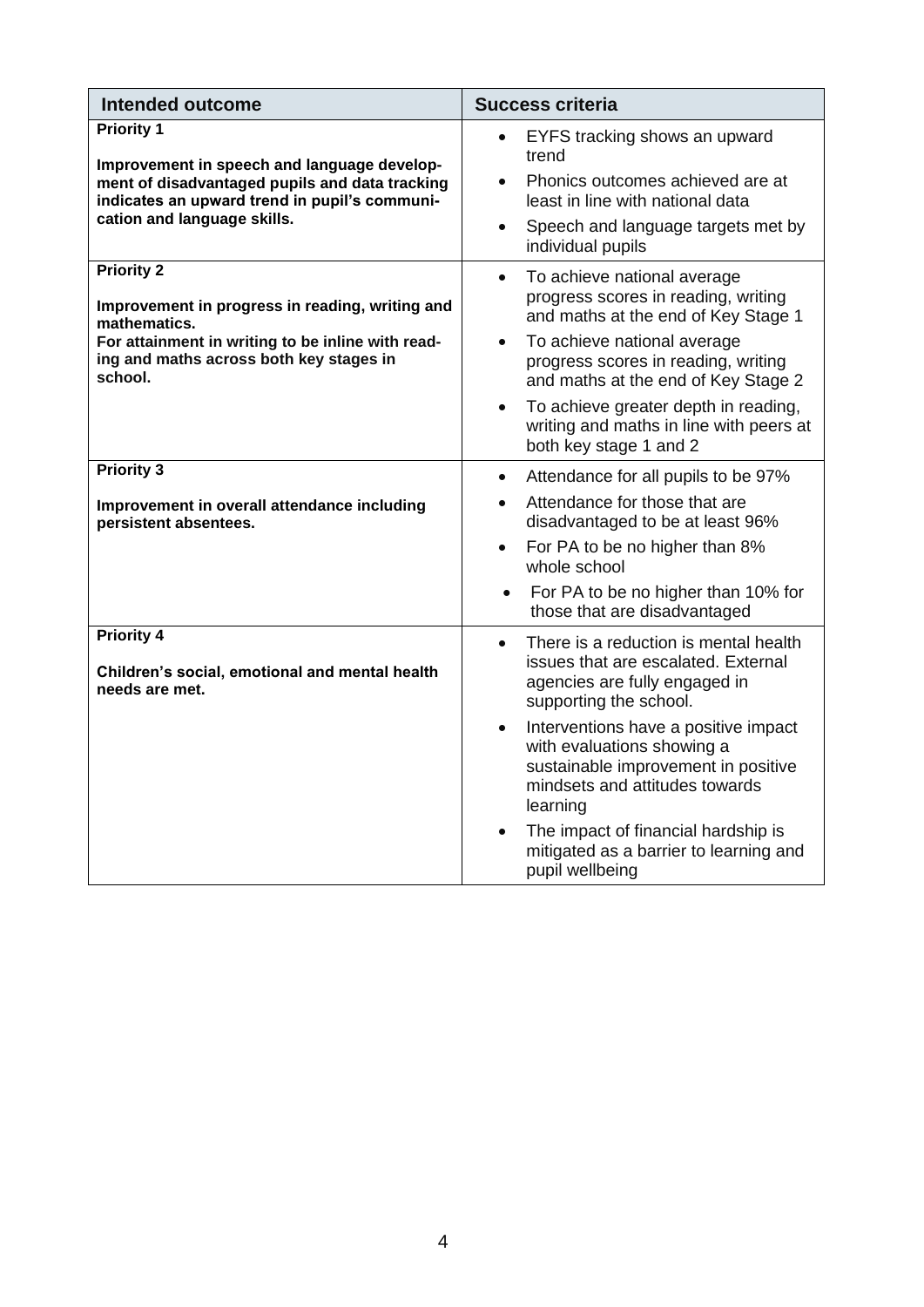## **Activity in this academic year**

This details how we intend to spend our pupil premium (and recovery premium funding) **this academic year** to address the challenges listed above.

#### **Teaching (for example, CPD, recruitment and retention)**

Budgeted cost: £46,238

| <b>Activity</b>                                                                                               | Evidence that supports this approach                                                                                                                                                                                                                                                                                                                                                                                                               | <b>Challenge</b><br>number(s)<br>addressed |
|---------------------------------------------------------------------------------------------------------------|----------------------------------------------------------------------------------------------------------------------------------------------------------------------------------------------------------------------------------------------------------------------------------------------------------------------------------------------------------------------------------------------------------------------------------------------------|--------------------------------------------|
| <b>NFER</b><br>Assessment<br>materials for all<br>year groups<br>(E5000)                                      | Standardised diagnostic assessments to identify individual pupil<br>need for both teaching and learning and academic intervention.<br>To improve systems, expectations and practice in classrooms so<br>that pupils are given the best chance possible of accelerating their<br>learning.<br>The development of the coaching model and projects taken as                                                                                           | $\overline{2}$                             |
|                                                                                                               | part of the NPQ programmes will support staff in ensuring that<br>provision in the classroom meets the needs of all pupils.<br>As part of the assessment cycle using the NFER assessment                                                                                                                                                                                                                                                           |                                            |
|                                                                                                               | packages this will ensure that progress is measured and<br>intervention is implemented and pitched at the correct stage to<br>ensure accelerated progress. NFER tests will support teacher<br>assessment and inform pupil progress meetings - informing<br>discussion about the progress and achievement of our<br>disadvantaged pupils.                                                                                                           |                                            |
|                                                                                                               | https://educationendowmentfoundation.org.uk/tools/assessing-<br>and-monitoring-pupil-progress/developing-whole-school-<br>assessment/diagnostic-assessment/                                                                                                                                                                                                                                                                                        |                                            |
| Purchasing<br>additional<br>resources to<br>support LKS2<br>phonics<br>intervention<br>using RWI<br>(E10,000) | Ensuring consistency of teaching of early reading and phonics<br>and purchase of additional reading books (decodable) matching<br>to developing phonic knowledge and the RWI programme.<br>This will include professional development, instructional coaching<br>and teacher release time working with external expertise from our<br>English hub. There will be a sharp focus on supporting early<br>career teachers here, complimenting the ECF. | 1,2,4                                      |
|                                                                                                               | Implement RWI writing methodology including resources and<br>additional portal access for all staff for ongoing CPD.                                                                                                                                                                                                                                                                                                                               |                                            |
|                                                                                                               | Embed the use of the reading and writing initiative of RWI in lower<br>key stage two to ensure barriers to reading are addressed and the<br>children in the bottom 20% of this cohort who have not achieved<br>the expected standards in RWM are fully supported.                                                                                                                                                                                  |                                            |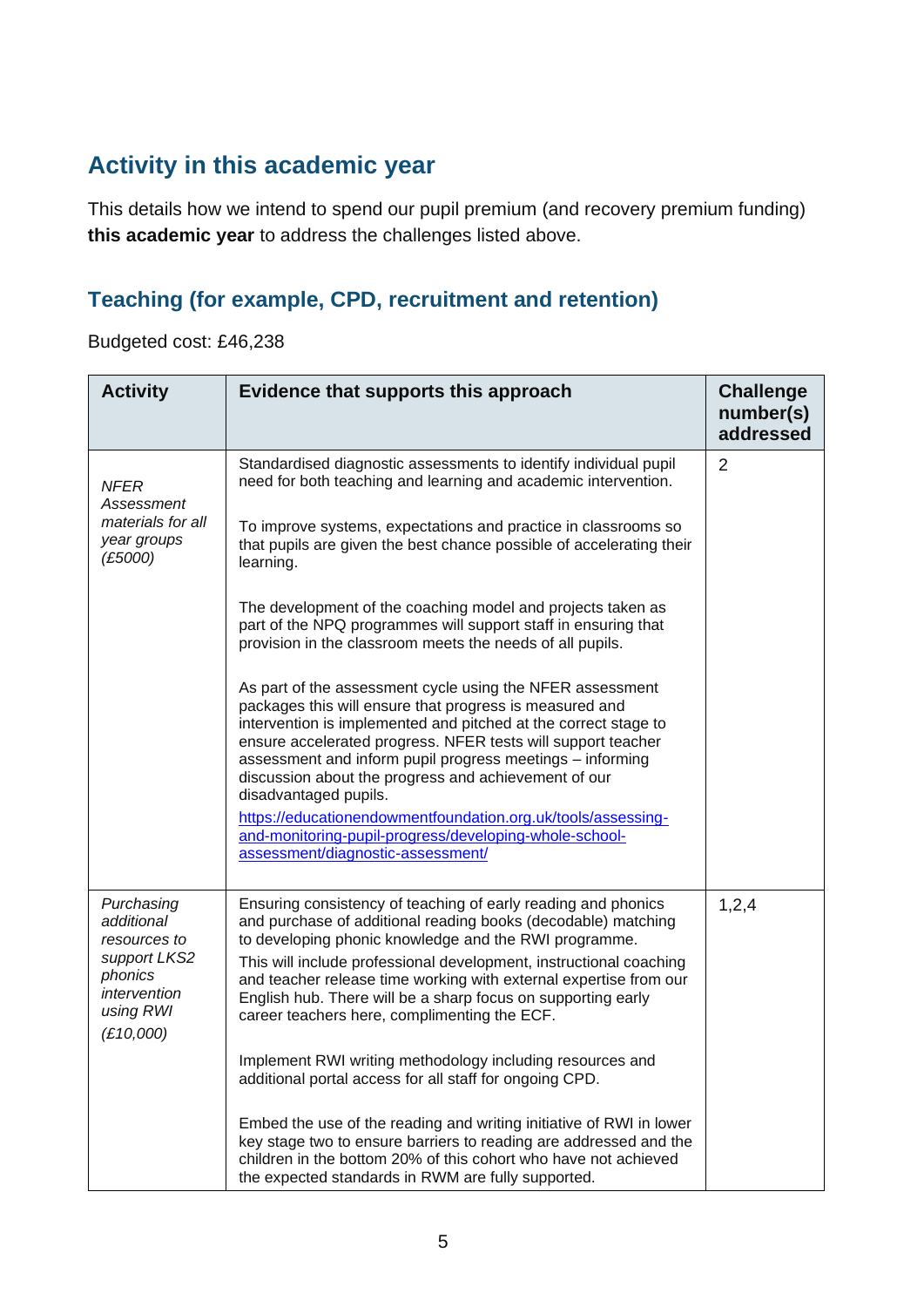|                                                                                                                      | Within this key stage there is also a high number of social<br>deprivation and families with additional services involvement. As a<br>direct result of this children are unlikely to have the breadth of<br>vocabulary required on entry to KS2. This programme is designed<br>as an intervention to support this.                                                                                                                                                                                                                                                                                                                                                                                              |                |
|----------------------------------------------------------------------------------------------------------------------|-----------------------------------------------------------------------------------------------------------------------------------------------------------------------------------------------------------------------------------------------------------------------------------------------------------------------------------------------------------------------------------------------------------------------------------------------------------------------------------------------------------------------------------------------------------------------------------------------------------------------------------------------------------------------------------------------------------------|----------------|
|                                                                                                                      | https://educationendowmentfoundation.org.uk/evidence-<br>summaries/teaching-learning-toolkit/phonics/                                                                                                                                                                                                                                                                                                                                                                                                                                                                                                                                                                                                           |                |
|                                                                                                                      | https://www.gov.uk/government/publications/the-reading-<br>framework-teaching-the-foundations-of-literacy                                                                                                                                                                                                                                                                                                                                                                                                                                                                                                                                                                                                       |                |
| Purchasing<br>additional<br>resources to<br>support<br>embedding AR<br>across school<br>(E8,000)                     | Embed the use of accelerated reader across school to reignite the<br>love of reading and to accelerate progress in reading.<br>Children across school rarely read at home due to external<br>factors. Accelerated reader programme is designed to promote<br>independent reading that is pitched and tracked.<br>Staff will be trained in the implementation of the Accelerated<br>reader programme both at a leader level, class teacher and<br>support assistant.                                                                                                                                                                                                                                             | 1,2            |
|                                                                                                                      | This will include professional development, instructional coaching<br>and teacher release time working with external expertise. There<br>will be a sharp focus on supporting early career teachers here,<br>complimenting the ECF.<br>https://educationendowmentfoundation.org.uk/projects-and-<br>evaluation/projects/accelerated-reader                                                                                                                                                                                                                                                                                                                                                                       |                |
| Learning<br><b>Mentor Thrive</b><br>training (£3100)<br>Learning<br><b>Mentor ELSA</b><br>training (£750)            | With a SEND register of 14% and the main barrier to learning<br>being SEMH the intervention and Thrive methodology has a prime<br>aim of removing emotional barriers to learning. In order to<br>implement this across school in order to support all children<br>additional capacity is required.<br>Training to become thrive practitioners for the Learning Mentors in<br>school adds capacity to the Inclusion team in order to support<br>children with SEMH barriers to learning.<br>Children who are disadvantaged make up 49% of the SEND<br>register. This suggests that those that are disadvantaged are more<br>likely to have additional needs - primarily SEMH.<br>https://www.thriveapproach.com/ | $\overline{4}$ |
| Staff CPD in<br><b>RWI Writing</b><br>(E5,000)<br>Resources for<br>whole school in<br><b>RWI Writing</b><br>(10,000) | To improve writing outcomes for all year groups. This will include<br>professional development, instructional coaching and teacher<br>release time working with external expertise from our English hub.<br>There will be a sharp focus on supporting less experienced<br>teachers.<br>Outcomes for disadvantaged pupils in writing throughout school is<br>lower than that for reading and maths. This is due to a lack of a<br>language rich environment at home and a lack of parental<br>engagement with writing as a process. The implementation of a                                                                                                                                                      | $\overline{2}$ |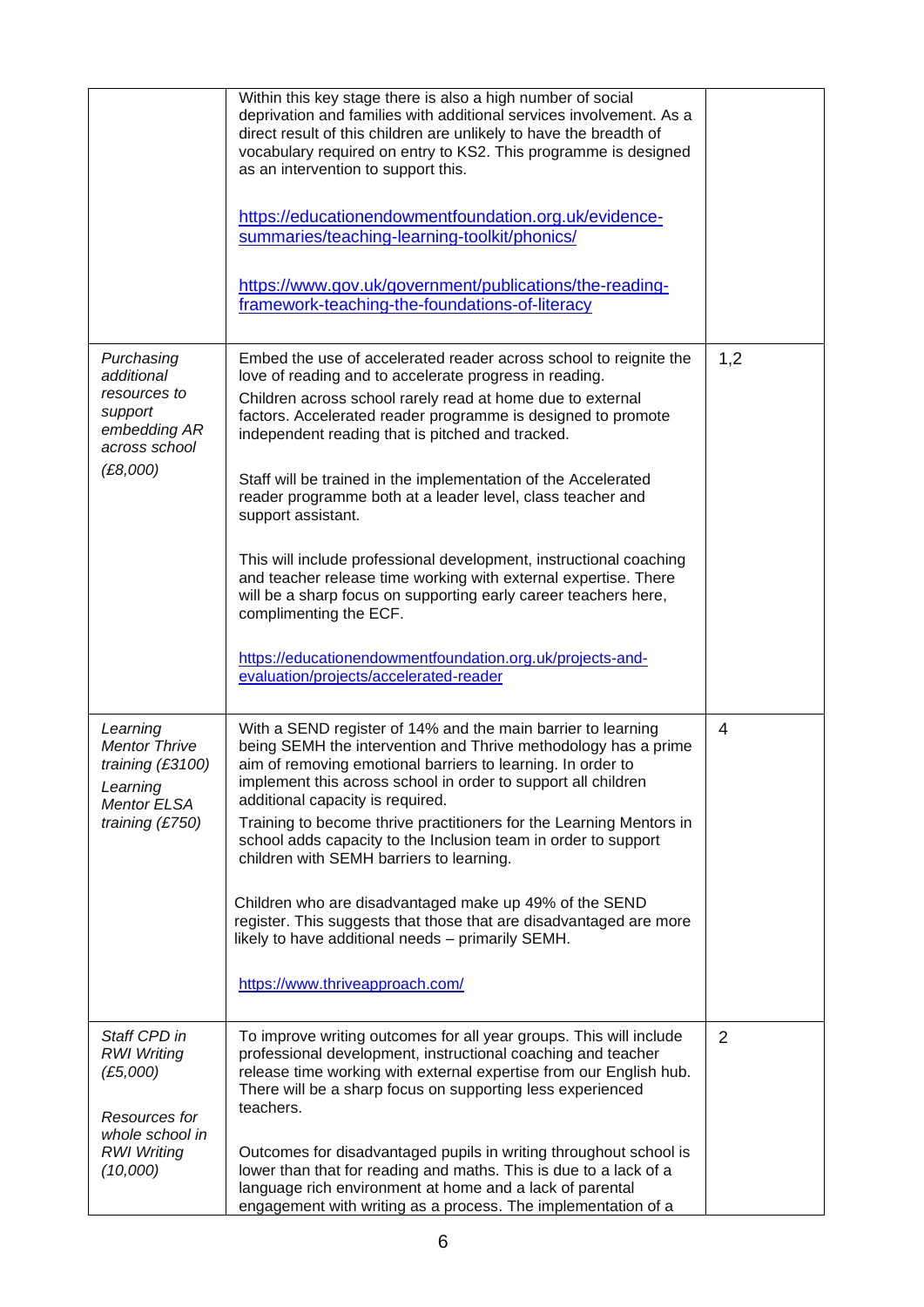|                                                                                                  | whole school approach to writing with clear staff support,<br>communication and training with parents and ongoing CPD will<br>continue to improve outcomes for all learners. Wring is a whole<br>Trust priority and we are engaged with an external consultant in<br>developing an evidence based approach to successful writing for<br>all year groups.<br>https://educationendowmentfoundation.org.uk/education-<br>evidence/guidance-reports/literacy-ks2                                                                                                                                                                                                                                                                                                                                                                                                                                                                                                                                        |     |
|--------------------------------------------------------------------------------------------------|-----------------------------------------------------------------------------------------------------------------------------------------------------------------------------------------------------------------------------------------------------------------------------------------------------------------------------------------------------------------------------------------------------------------------------------------------------------------------------------------------------------------------------------------------------------------------------------------------------------------------------------------------------------------------------------------------------------------------------------------------------------------------------------------------------------------------------------------------------------------------------------------------------------------------------------------------------------------------------------------------------|-----|
| Staff CPD-<br><b>Whole School</b><br>(E2000)<br><b>SLA Support</b><br>from:<br><b>SALT £2388</b> | To provide support to class teachers and LSA's in order to<br>support those with SEND and working in the bottom 20% of<br>learners with quality first class teaching. Higher proportions in<br>each year group for those with additional needs and those who<br>are not working at age related standards are disadvantaged.<br>Ensure that classroom provision meets the needs of all learners.<br>Embedding dialogic teaching across school. This will include<br>professional development, instructional coaching and teacher<br>release time working with external expertise. There will be a sharp<br>focus on less experienced teachers and support staff. There are 2<br>members of support staff completing a L3 qualification relating to<br>being a successful teaching assistant.<br>https://educationendowmentfoundation.org.uk/projects-and-<br>evaluation/projects/dialogic-teaching<br>https://researchschool.org.uk/stmatthews/news/what-is-<br>dialogic-talk-and-why-does-it-matter | 1,2 |

### **Targeted academic support (for example, tutoring, one-to-one support structured interventions)**

Budgeted cost: £60,501

| <b>Activity</b>                                           | Evidence that supports this approach                                                                                                                                              | <b>Challenge</b><br>number(s)<br>addressed |
|-----------------------------------------------------------|-----------------------------------------------------------------------------------------------------------------------------------------------------------------------------------|--------------------------------------------|
| Additional LSA<br>deployed in<br>EYFS (£10,000)           | Small group / 1.1 intervention with LSA/Teacher for<br>disadvantaged children not making expected progress in<br>reading, writing and maths across school from EYFS to Year<br>6. | 1,2,3,4                                    |
| Additional LSA<br>deployed in Key<br>Stage 1<br>(E10,000) | https://educationendowmentfoundation.org.uk/education-<br>evidence/teaching-learning-toolkit/one-to-one-tuition                                                                   |                                            |
| Additional LSA<br>deployed in Key<br>Stage 2<br>(E10,000) |                                                                                                                                                                                   |                                            |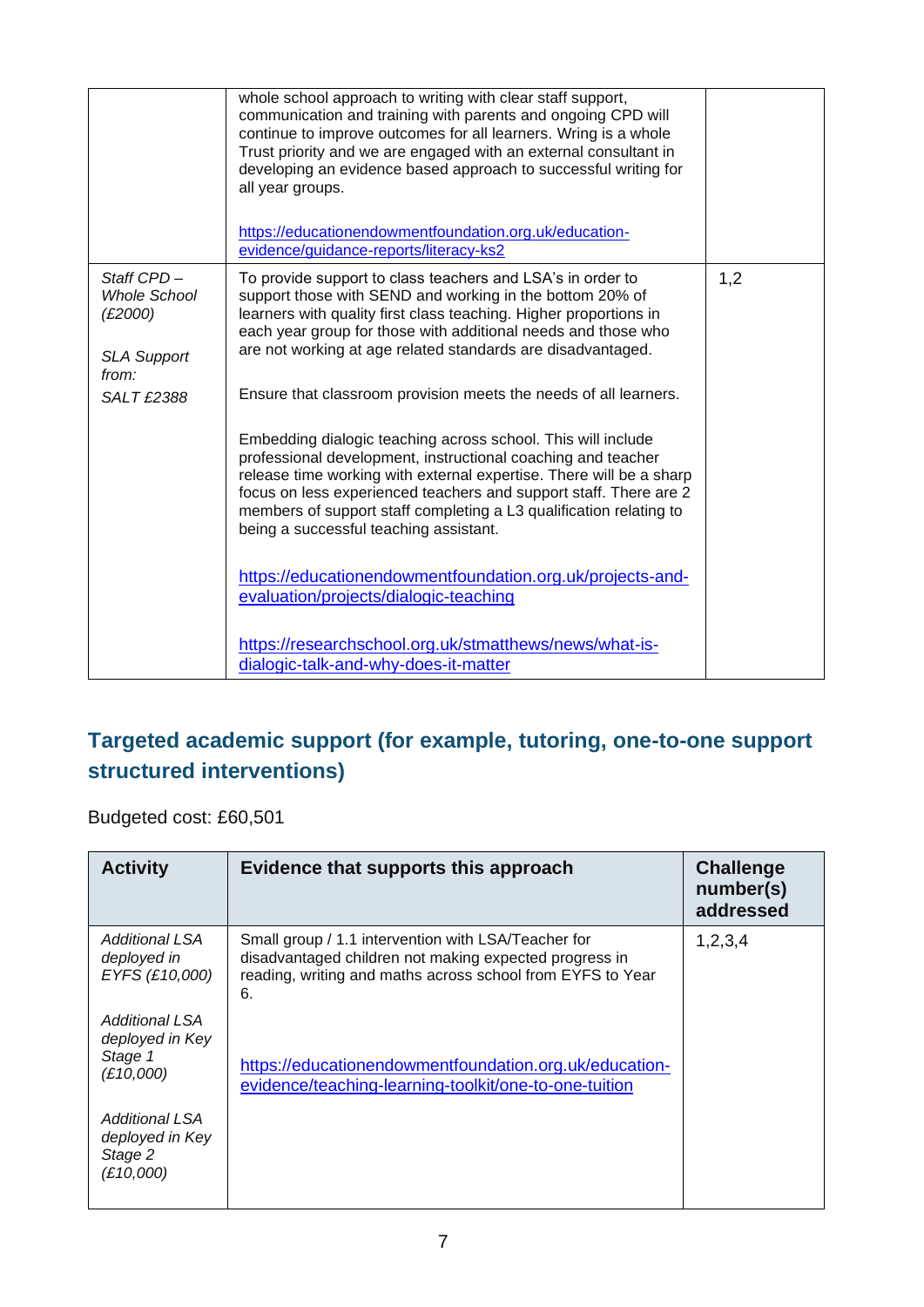| <b>B</b> squared<br>Subscription<br>£1270<br>3rd Space<br>Learning £2500<br><b>WISENSS SLA</b><br>£2388                                          | To ensure that provision for those with SEND and the bottom<br>20% effectively meets individual needs and progress in<br>reading, writing and maths is made.<br>Research shows that the impact of SEND on academic<br>attainment is closely related to the EEF's focus on economic<br>disadvantage: 28% of pupils with special educational needs<br>are eligible for free school meals.<br>https://educationendowmentfoundation.org.uk/projects-<br>and-evaluation/projects/send-review | 1,2,4 |
|--------------------------------------------------------------------------------------------------------------------------------------------------|-----------------------------------------------------------------------------------------------------------------------------------------------------------------------------------------------------------------------------------------------------------------------------------------------------------------------------------------------------------------------------------------------------------------------------------------------------------------------------------------|-------|
| Resources -<br>£5000<br>Salary<br>proportion -<br>£15,000<br><b>Online Thrive</b><br>Subscription<br>£2786<br>Bereavement<br>Counsellor<br>£1557 | To ensure that pupils who require additional support with<br>emotional health and wellbeing have access to licensed Thrive<br>practitioners and qualified ELSA.<br>Intervention materials and sessions run by LSA's / learning<br>Mentors for SEMH.                                                                                                                                                                                                                                     | 4     |

### **Wider strategies (for example, related to attendance, behaviour, wellbeing)**

Budgeted cost: £41,451

| <b>Activity</b>                                                                                                                              | Evidence that supports this approach                                                                                                                                                                                                                                                                                                                                                                                            | <b>Challenge</b><br>number(s)<br>addressed |
|----------------------------------------------------------------------------------------------------------------------------------------------|---------------------------------------------------------------------------------------------------------------------------------------------------------------------------------------------------------------------------------------------------------------------------------------------------------------------------------------------------------------------------------------------------------------------------------|--------------------------------------------|
| Experiences<br>subsidiary - £40<br>per pupil per<br>year £5,040<br>Residential<br>subsidiary (Year<br>$5$ and $6) - £75$<br>per pupil £1875) | To support the implementation of the '50 things' across the<br>curriculum to ensure that all pupils further augment their<br>cultural capita. In addition we expect that all children have<br>access to a plethora of sports clubs, music clubs and an<br>additional enrichment programme to support their academic<br>and personal development.<br>To provide financial support for disadvantaged pupils in the<br>'50 things' | 4                                          |
| Access to the<br>School Library<br>Service (£2988)                                                                                           | https://educationendowmentfoundation.org.uk/education-<br>evidence/teaching-learning-toolkit/physical-activity                                                                                                                                                                                                                                                                                                                  |                                            |
| Lunch time staff<br>support with<br>structure play /                                                                                         | Behaviour across school is good at all points of the day<br>including break and lunch times. Reward strategies are in<br>place and targeted training and support for non-teaching staff                                                                                                                                                                                                                                         | 4                                          |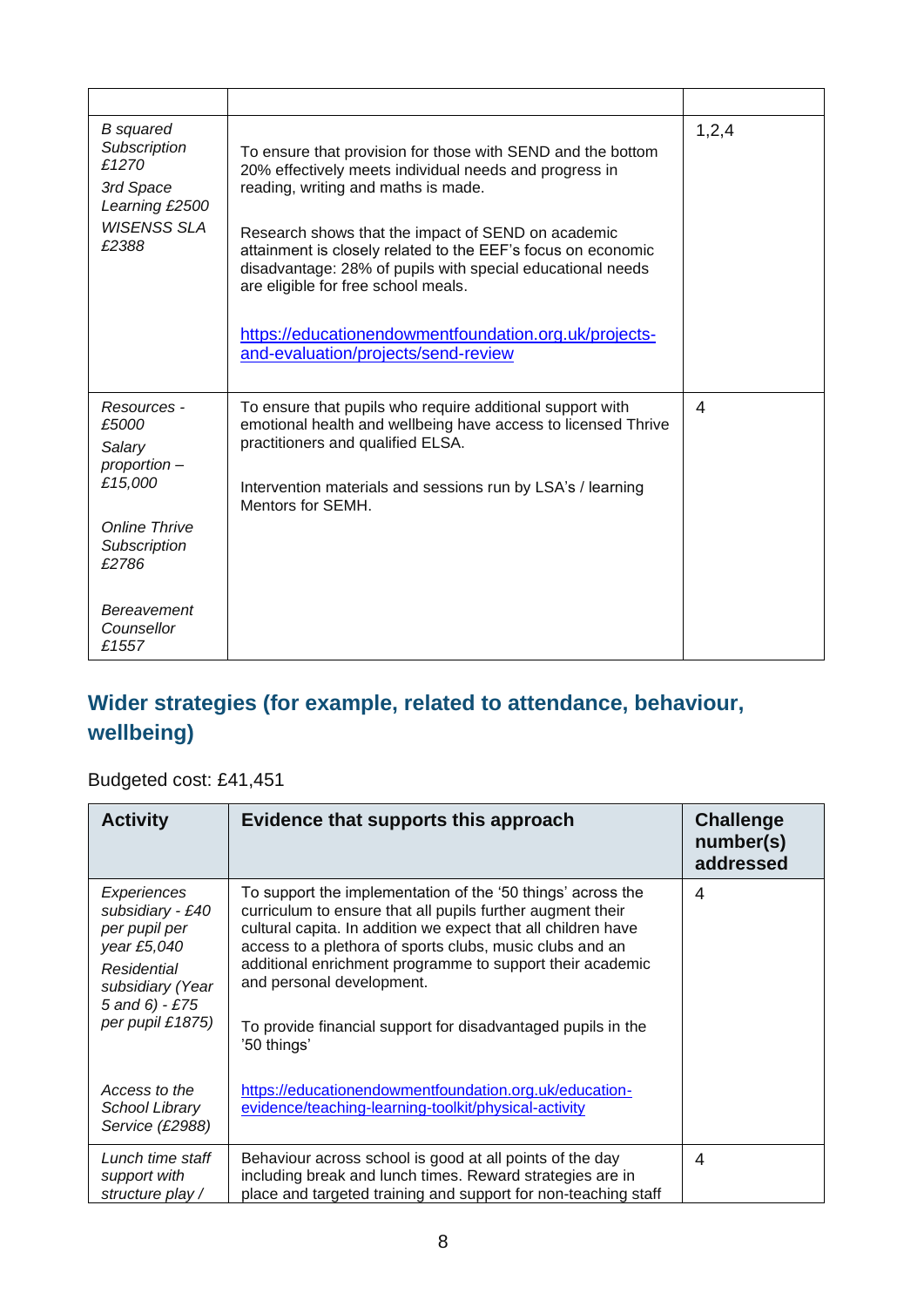| equipment<br>(E3000)                                            | is embedded. New play equipment has been purchased to<br>support social development, group play and engagement with<br>school.                                                             |   |
|-----------------------------------------------------------------|--------------------------------------------------------------------------------------------------------------------------------------------------------------------------------------------|---|
| Behaviour<br>Incentives for<br>house teams<br>(E5000)           |                                                                                                                                                                                            |   |
| Wider<br>Curriculum<br>resources                                | Provide hands on learning experiences for all pupils across<br>the curriculum with the addition of high-quality resources                                                                  | 4 |
| (E8,000)                                                        | https://classroom-kitchen.co.uk/                                                                                                                                                           |   |
| Provide<br>classroom<br>kitchen to all<br>learners £300         |                                                                                                                                                                                            |   |
| After School<br>Clubs £4000                                     | Access to after school clubs – those that are disadvantaged<br>are a priority. These cohorts are racked and monitored for<br>uptake, retention and engagement with after school provision. | 4 |
| Breakfast club -<br>£5000                                       | To ensure that attendance of those that are disadvantaged<br>does not fall below national and to reduce those that are at PA                                                               | 3 |
| Attendance<br><i>incentives</i> -<br>£3000<br>EWO SLA-<br>£2248 | https://educationendowmentfoundation.org.uk/news/breakfast-<br>clubs-found-to-boost-primary-pupils-reading-writing-and-<br>maths-res                                                       |   |

# **Total budgeted cost: £148,190**